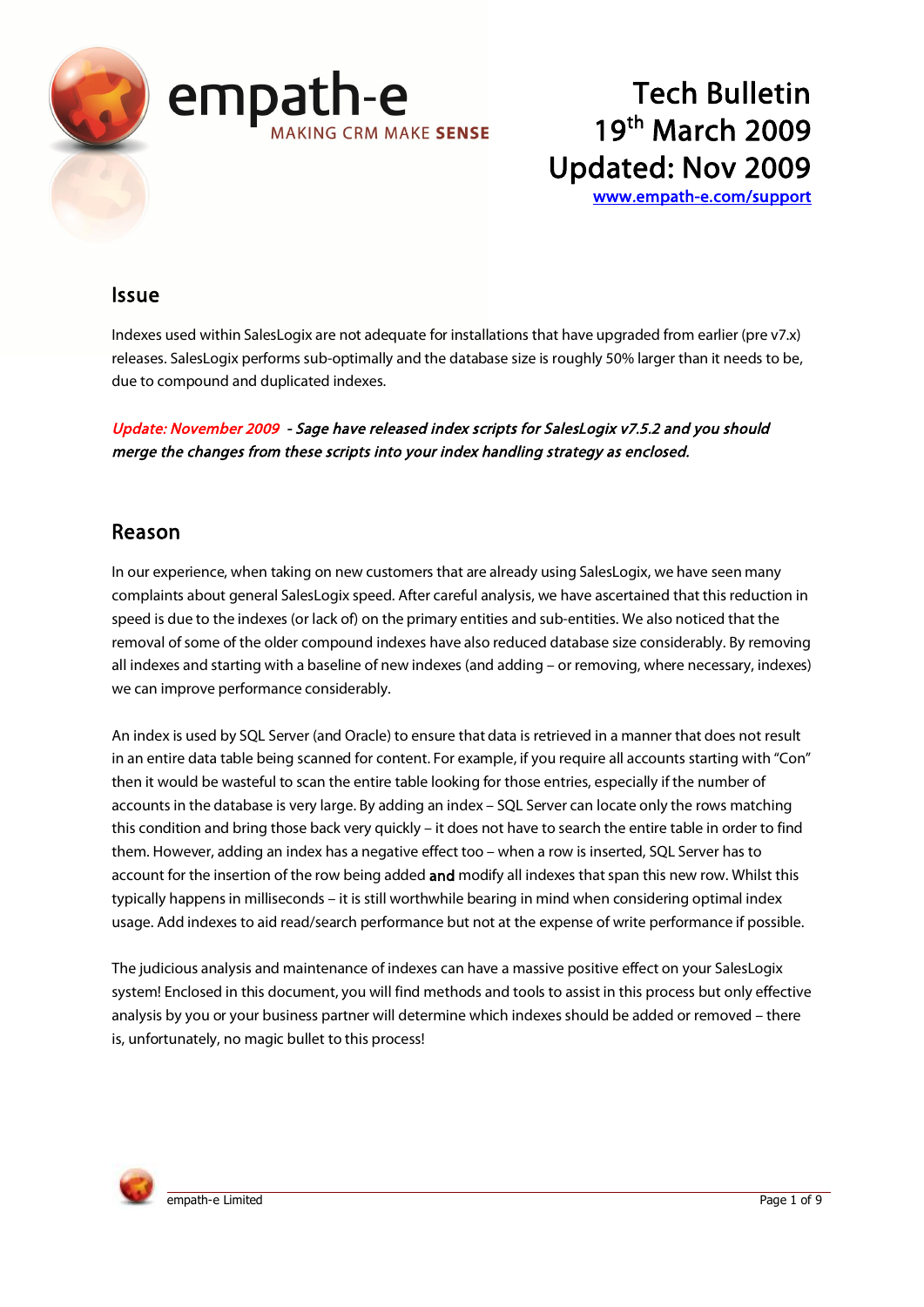# **Resolution**

In order to work on index usage there are several tools required and these are:

- SalesLogix Architect  $\bullet$
- Enterprise Manager/SQL Studio
- SalesLogix Profiler  $\bullet$

All of these tools are provided with SalesLogix Admin and SQL Server.

#### NOTE: YOU SHOULD ENSURE YOU HAVE A WORKING & TESTED BACKUP PRIOR TO RUNNING ANY OF THESE PROCEDURES. EMPATH-E LIMITED CANNOT BE HELD RESPONSIBLE FOR ANY LOSS OF DATA HOWSOEVER CAUSED. THIS INFORMATION IS PROVIDED AS IS AND NO WARRANTY EXPRESS OR **IMPLIED IS PROVIDED.**

### 1) Check the size of existing tables/entries

The first step that we take is to ascertain the current index sizes. This gives us a base-line to concentrate our efforts. Tables that show a large number of rows and large index size values should be the areas to focus on at the beginning of this process. You can then narrow your search to other tables later on.

This can be done via the following script with Query Analyser:

EXECUTE SP\_MSFOREACHTABLE 'EXEC SP\_SPACEUSED''?'''

The output from this will show the tables/indexes that are occupying the most space:

| name                                                  | rows I reserved I data | ∣index size ∣unused l |  |
|-------------------------------------------------------|------------------------|-----------------------|--|
| ACCOUNT 4485   10160 KB   4552 KB   4296 KB   1312 KB |                        |                       |  |

From here, you can ascertain the tables that contain the largest sizes as these will be good candidates for optimisation.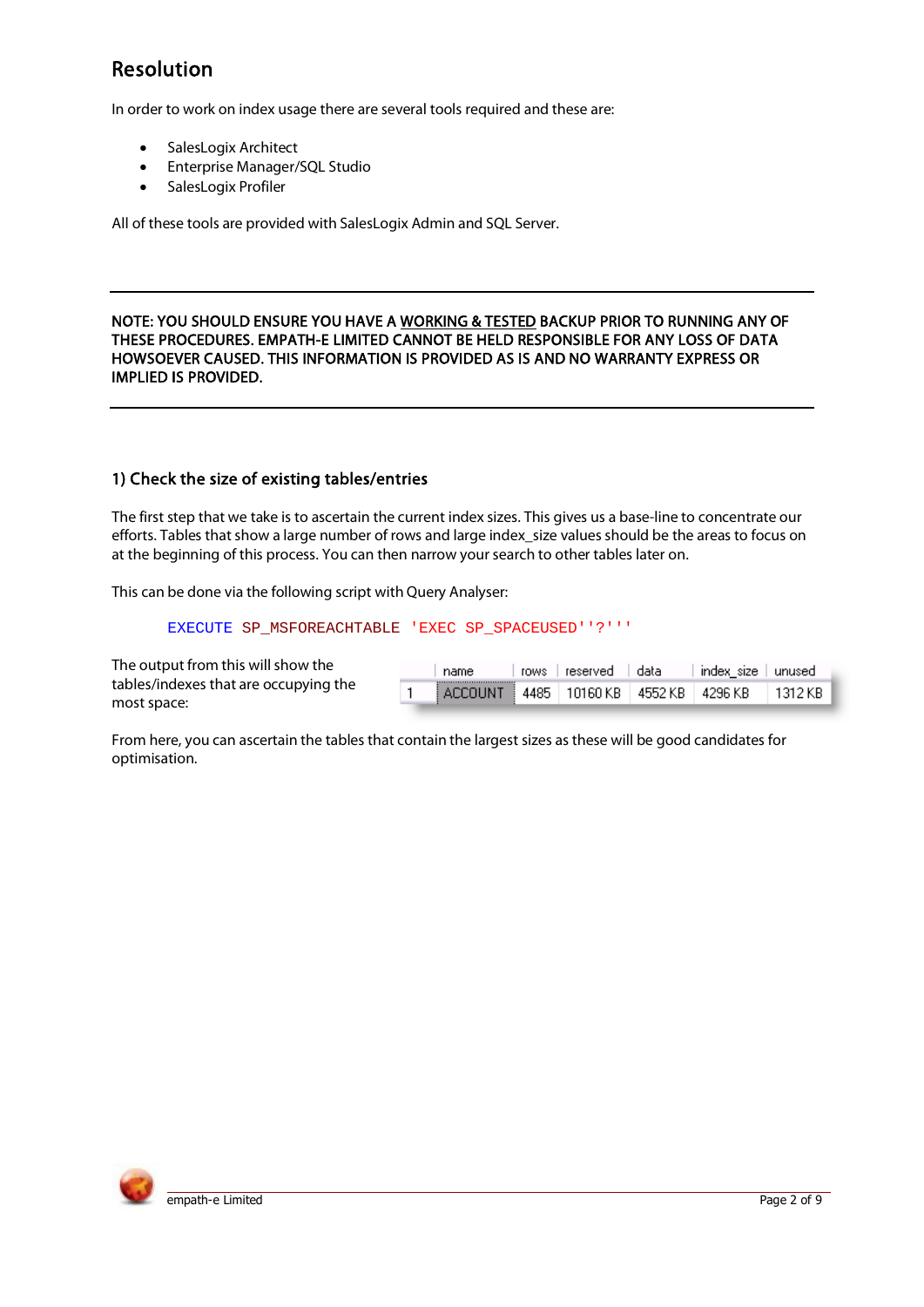## 2) Establish tables with no indexes

On occasion, we have found databases with no indexes on primary/sub tables. You can check for this using this script:

```
SELECT sysobjects.name TableName,
    (SELECT rows FROM sysindexes
    WHERE id = sysobjects.idAND indid = 0) Rows
FROM sysobjects
WHERE type = 'U'AND OBJECTPROPERTY(sysobjects.id, 'TableHasIndex' ) = 0
```
This will report any tables that do not have any indexes at all. Make a note of these tables to address later.

### 3) Remove all current indexes

If you have upgraded a database from  $v2/3/4/5$  to  $v6/7$  then your indexes are probably incorrect and no longer relevant to what is now going on within the system. Rather than analysing each one individually it is simply best to delete them all and re-start. Dropping all indexes should be done via Enterprise Manager/Studio rather than via a script just to err on the side of caution.

### 4) Re-Create the standard indexes

SalesLogix v7.x and above now contains a set of "good" indexes upon which to base your new indexes. We recommend you create the new indexes based on the 7.2/7.5 indexes. These can be found on the SalesLogix DVD in the \Databases folder, called Sample MSSQL Indexes.sql

### 5) Add back missed indexes

Despite the indexes above being much better, we have found the following to be beneficial and should be added to aid system performance:

```
CREATE NONCLUSTERED INDEX [ACCOUNT ACCOUNTMANAGERID] ON [sysdba]. [ACCOUNT]
\left([ACCOUNTMANAGERID] ASC
) ON [PRIMARY]
CREATE NONCLUSTERED INDEX [CONTACT_ACCOUNTMANAGERID] ON [sysdba] [CONTACT]
\left([ACCOUNTMANAGERID] ASC
) ON [PRIMARY]
CREATE INDEX [IX_USEROPTIONS3] ON [SYSDBA]. [USEROPTIONS] ([NAME],
[CATEGORY], [USERID]) ON [PRIMARY]
CREATE INDEX [IX PROGRAM] ON [SYSDBA] [SECFUNCTIONS] ([PROGRAM]) ON
[PRIMARY]
CREATE INDEX [PICKLIST ID] ON [sysdba]. [PICKLIST] ([ID] ASC) ON [PRIMARY]
```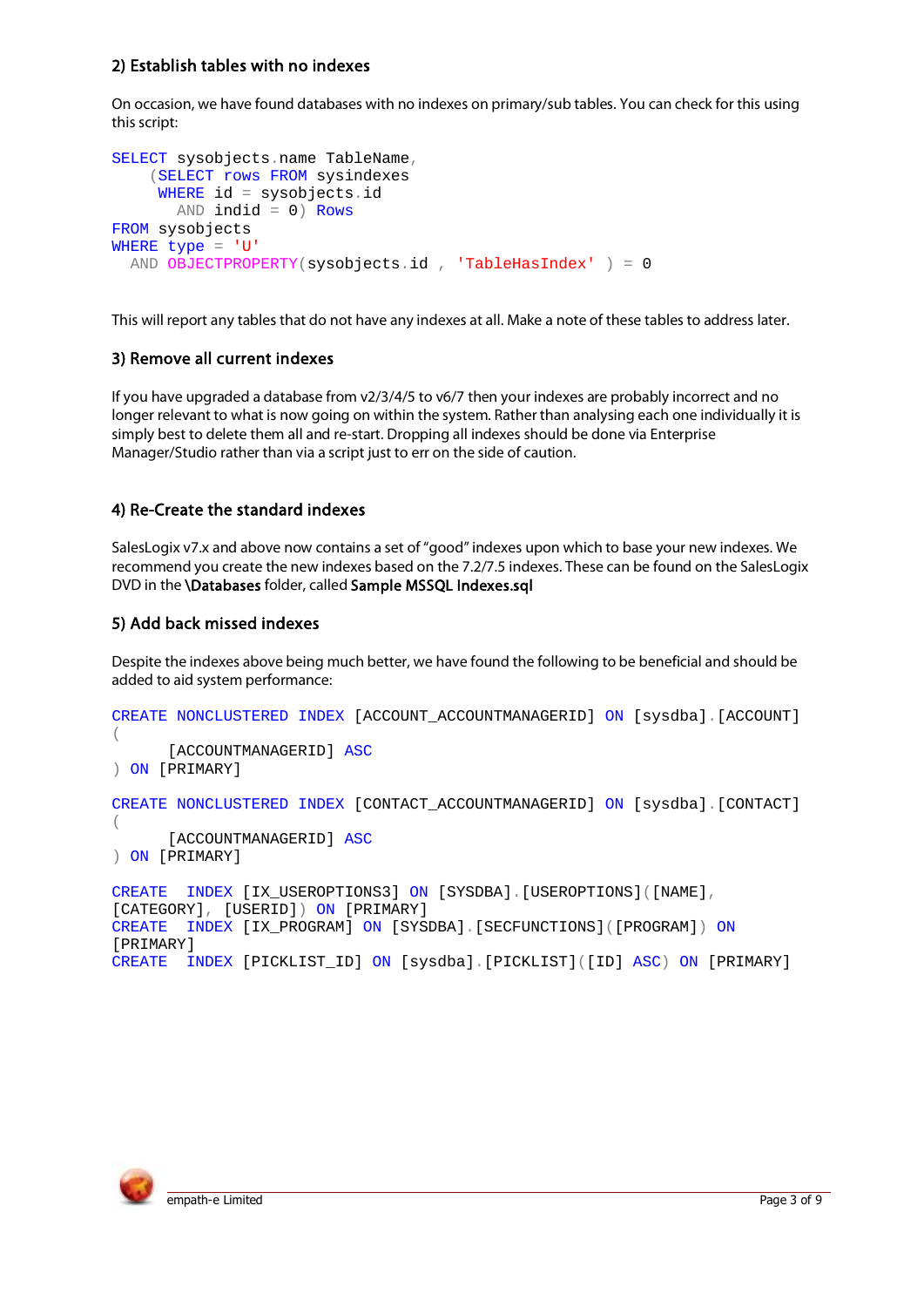# 6) Fix old issues

If you are upgrading old databases then the following will "tidy" up some old defects and remove orphaned rows/data

```
---Delete Old AdHocGroup
DELETE FROM ADHOCGROUP WHERE GROUPID LIKE 'Q%'
-- Delete non-used groups & templates
DELETE FROM sysdba.ADHOCGROUP WHERE GROUPID IN (
SELECT P.PluginID
FROM
   sysdba.Plugin P
 LEFT JOIN sysdba.Plugin C ON C.BasedOn = P.PluginID
WHERE
  P.BasedOn IS NULL AND
  P.Type in (8,23) AND
  C.PluginID IS NULL AND
  P.UserID IN
  (
    SELECT USERID FROM sysdba.UserSecurity WHERE Type = 'R'
  )
)
DELETE FROM sysdba.PLUGIN WHERE PLUGINID IN (
SELECT P.PluginID
FROM
   sysdba.Plugin P
 LEFT JOIN sysdba.Plugin C ON C.BasedOn = P.PluginID
WHERE
  P.BasedOn IS NULL AND
   P.Type in (8,23) AND
  C.PluginID IS NULL AND
  P.UserID IN
  (
    SELECT USERID FROM sysdba.UserSecurity WHERE Type = 'R'
  )
 )
```
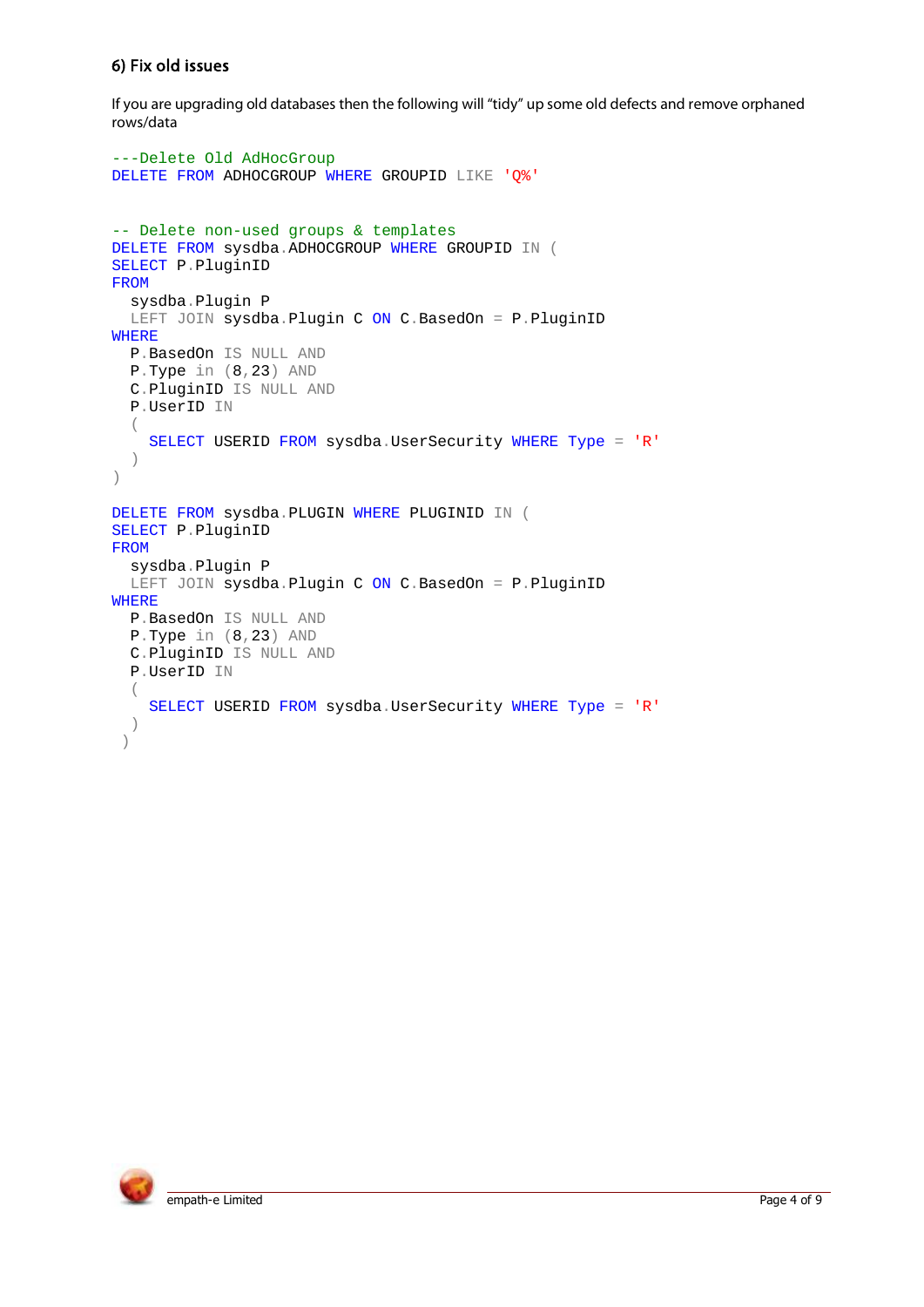## 7) Not using SpeedSearch?

We often find companies start out using SalesLogix SpeedSearch but soon forget about it or don't use it at all. If this is the case, and S/Search was originally configured then you will find that the INDEXUPDATES table is potentially huge. This is because S/Search is not running and periodically clearing this table.

In situations like this, it is better to switch off this functionality and put it back later if required. By doing so, the internal triggers are also removed and SalesLogix benefits from a considerable speed advantage too.

Disable the triggers like so:

```
-- Disabling Triggers
UPDATE SLXTRIGGERS SET ENABLED = 'F' WHERE PATH = 'SLXSEARCHTRIGGER.DLL'
```
You can then remote the data (which will never be used and will just continue to accumulate) by truncating the table:

TRUNCATE TABLE INDEXUPDATES

This then stops speed search and clears out the space used. You can always re-configure it later if required.

#### 8) Re-Index All Indexes

Just to ensure everything is in order – it is now best to execute a full re-index on all indexes in the database. This can be performed using the following method:

```
-- SQL 2000
EXEC SP_MSFOREACHTABLE @COMMAND1="PRINT '?' DBCC DBREINDEX('?',
'', 0, SORTED_DATA_REORG)"
-- SOL 2005
EXEC SP_MSFOREACHTABLE @COMMAND1="PRINT '?' DBCC DBREINDEX('?', '',0)"
```
You are now clear of any issues and able to shrink the database, you should find a considerable difference in database size and general performance!

The remainder of this document will discuss how to further optimise your SalesLogix database by using other tools to identify potential issues and how to resolve them.

If you are using remotes/remote offices - these will need to be re-generated at the next available maintenance period to also take advantages of the changes made. All the changes we have made are not "sync-aware" so your remotes will still be operating inefficiently until they are re-built.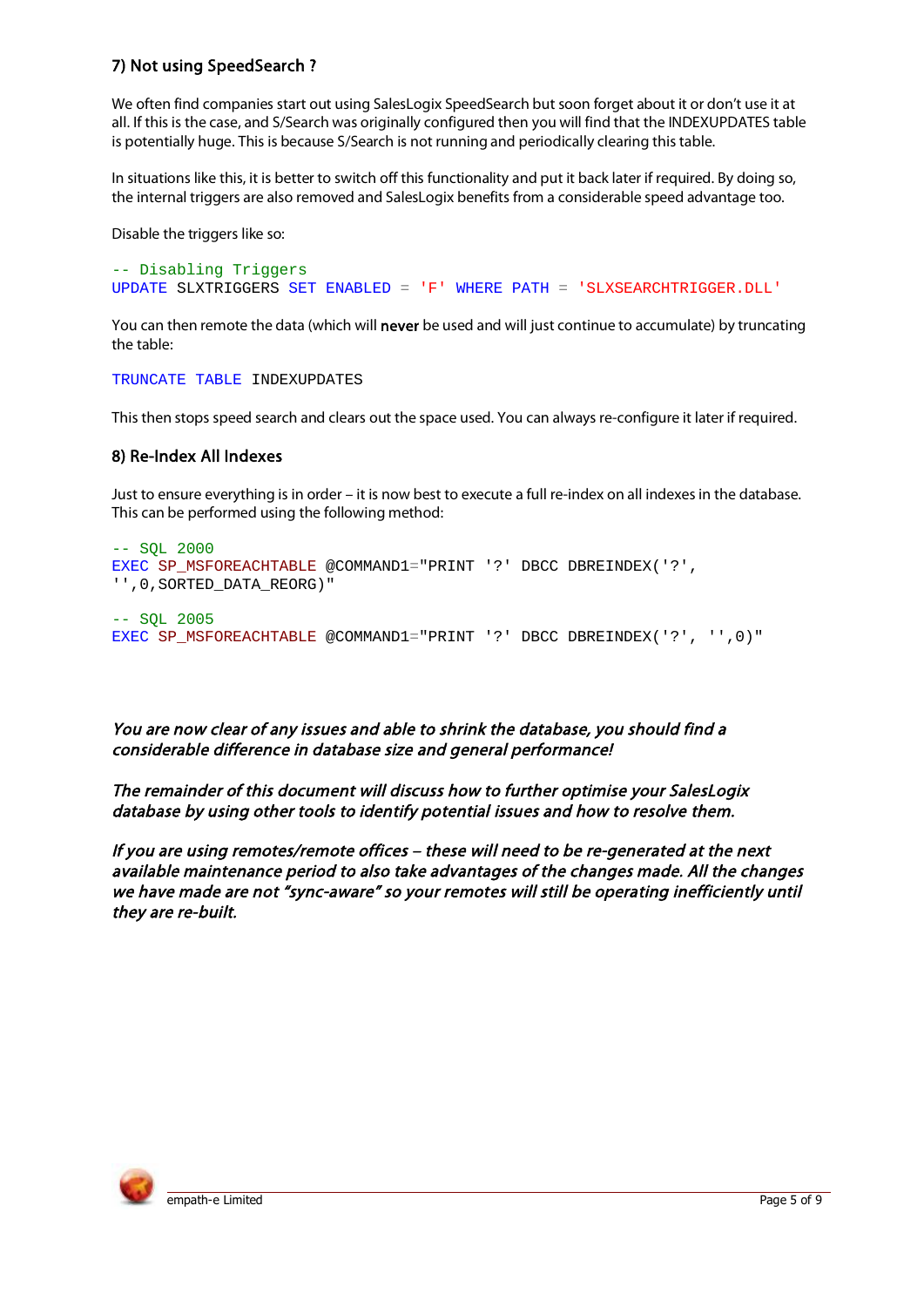## 9) Establish other indexes and benefits

By following steps 1-8 you should now be in a position to start to analyse the database properly for index utilisation. You should start by running SalesLogix and performing normal operations whilst SLXProfiler is running. Then, take the SQL generated and pass this through Query Analyser and press CTRL-L to establish the query plan. You can then check for non-index usage and table-scans to see whether adding an index would be beneficial.

### 9a) Using SLXProfiler

- Run SalesLogix and pause at the login prompt  $\bullet$
- Locate SLXProfiler.exe in the \Program Files\SalesLogix folder.  $\ddot{\phantom{a}}$
- Press the SalesLogix Logo Ball and it should show you a list of running processes (that use the  $\bullet$ SalesLogix Provider)
- Select the SalesLogix.exe process
- **Press Pause**
- Now, immediately prior to the operation you wish to test Unpause and you will see the SQL requested and the SQL sent to SQL Server - you can run the executed code in Query Analyzer.
- Also, whilst in here you should check the Execute(ms) column and the Rows column as these tell  $\bullet$ you whether a particular query is taking a long time to execute and returning more rows than expected.

| Time Stamp | SQL Type    | Parse[ms] | Prepare(ms) | Secure[ms] | Execute[ms] | GetRows(ms) | Log(ms) | <b>Rows</b> | User ID     | Proce | Machi | Cursor      | Client SOL                                  |
|------------|-------------|-----------|-------------|------------|-------------|-------------|---------|-------------|-------------|-------|-------|-------------|---------------------------------------------|
| 2009/      | <b>USER</b> | 0.3277    | 0.1027      | 0.0156     | 0.5748      | 0.0202      | 0.0000  |             | Mike        | 8088  | 1.0   | FOR         | SELECT BASEDON, PLUGINID, TYPE, CREATED.    |
| 2009/      | <b>USER</b> | 0.0943    | 0.0455      | 0.0130     | 0.3515      | 0.0157      | 0.0000  |             | Mike        | 8088  | 1.0   | FOR         | SELECT PLUGINID, MODIFYDATE, BASEDON, TY    |
| 2009/      | SYS VS      | 0.0000    | 0.0000      | 0.0000     | 0.2503      | 0.0157      | 0.0000  |             | 0 Mike      | 8088  | 1.0   | FOR         | SELECT A1.CONTACTID FROM CONTACT A1 INN     |
| 2009/      | <b>USER</b> | 0.1362    | 0.0520      | 0.0102     | 0.3660      | 0.0000      | 0.0000  |             | 0 Mike      | 8088  | 1.0   | <b>VSSC</b> | SELECT A1.CONTACTID. A1.LASTNAME. A1.NAM    |
| 2009/      | <b>USER</b> | 0.4178    | 0.1327      | 0.0252     | 0.3840      | 0.0117      | 0.0000  |             | 0 Mike      | 8088  | 1.0   | FOR         | SELECT A1.NAME, A1.FIRSTNAME, A1.LASTNAM    |
| 2009/      | <b>USER</b> | 0.0592    | 0.0387      | 0.0124     | 0.2952      | 0.0076      | 0.0000  |             | 0 Mike      | 8088  | 1.0   | FOR         | SELECT SECCODEID FROM CONTACT WHERE         |
| 2009/      | <b>USER</b> | 0.1410    | 0.0416      | 0.0025     | 1.3378      | 0.0097      | 0.0000  |             | 0 Mike      | 8088  | 1.0   | FOR         | Select a,ADDRESS1, a,ADDRESS2, a,ADDRESS3   |
| 2009/      | SYS VS      | 0.0000    | 0.0000      | 0.0000     | 0.3805      | 0.0235      | 0.0000  |             | 2 Mike      | 8088  | 1.0   | <b>FOR</b>  | SELECT A1.CONTACTID FROM CONTACT A1 INN     |
| 2009/      | <b>USER</b> | 0.1388    | 0.0500      | 0.0102     | 0.4991      | 0.0000      | 0.0000  |             | 2 Mike      | 8088  | 1, 0  | <b>VSSC</b> | SELECT A1.CONTACTID. A1.LASTNAME. A1.NAM    |
| 2009/      | SYS VS      | 0.0000    | 0.0000      | 0.0000     | 0.2344      | 0.0228      | 0.0000  |             | 2 Mike      | 8088  | 1.0   | FOR         | SELECT A1.CONTACTID. A1.LASTNAME. fisNull(A |
| 2009/      | <b>USER</b> | 0.4225    | 0.1364      | 0.0258     | 0.4973      | 0.0238      | 0.0000  |             | Mike        | 8088  | 1.0   | FOR         | SELECT A1.NAME. A1.FIRSTNAME. A1.LASTNAM    |
| 2009/      | <b>USER</b> | 0.1431    | 0.0425      | 0.0028     | U.452U      | 0.0151      | 0.0000  |             | <b>Mike</b> | 8088  | 1.0   | FOR         | Select a.ADDRESS1, a.ADDRESS2, a.ADDRESS3   |
| 2009/      | <b>USER</b> | 0.1048    | 0.0456      | 0.0150     | 0.3901      | 0.0154      | 0.0000  |             | Mike        | 8088  | 1.0   | <b>FOR</b>  | SELECT A1.CONTACTID. A1.SECCODEID. fx Rove  |
| 2009/      | <b>USER</b> | 0.1069    | 0.0496      | 0.0160     | 0.3632      | 0.0142      | 0.0000  |             | Mike        | 8088  | 1.0   | FOR         | SELECT A1.CONTACTID, A1.SECCODEID, fx Rov   |

SELECT A1. NAME, A1. FIRSTNAME, A1. LASTNAME, A1. SUFFIX, A1. HIDDLENAME, A1. PREFIX, A1. ASSISTANT, A1. SALUTATION, A1. SECCODEID, A1. ACCOUNTMAN SEARCH ALIMANE, ALIMSINARE, ALIMSINARE, ALIMOTIZ, ALIMDUENARE, ALIPRETRERER (ALIMSISTANT, ALIMSAUTATION, ALIMSCOUPID, ALIACOUNTHAN<br>ALIACOUNTID, ALIACOUNT, ALIEMAIL, ALIWEBADDRESS, ALITYPE, ALISTATUS, ALIPRETRERER CONTACT,

-- Executed SOL --

ALLOWOTELOWE, ALLOWOTELY, ALLOWOTELY, ALLOWOTEOLICIT, ALLISERVICEAUTHORIZED, NULL fx ROWACCESS, AZ.ACCOUNTID, ALLSECTION ALLY ALLOWOTED, AND ALLY AND ALLY AND ALLY AND ALLY AND ALLY AND ALLY AND ALLY AND ALLY AND ALLY AND WHERE A1. CONTACTID = 3

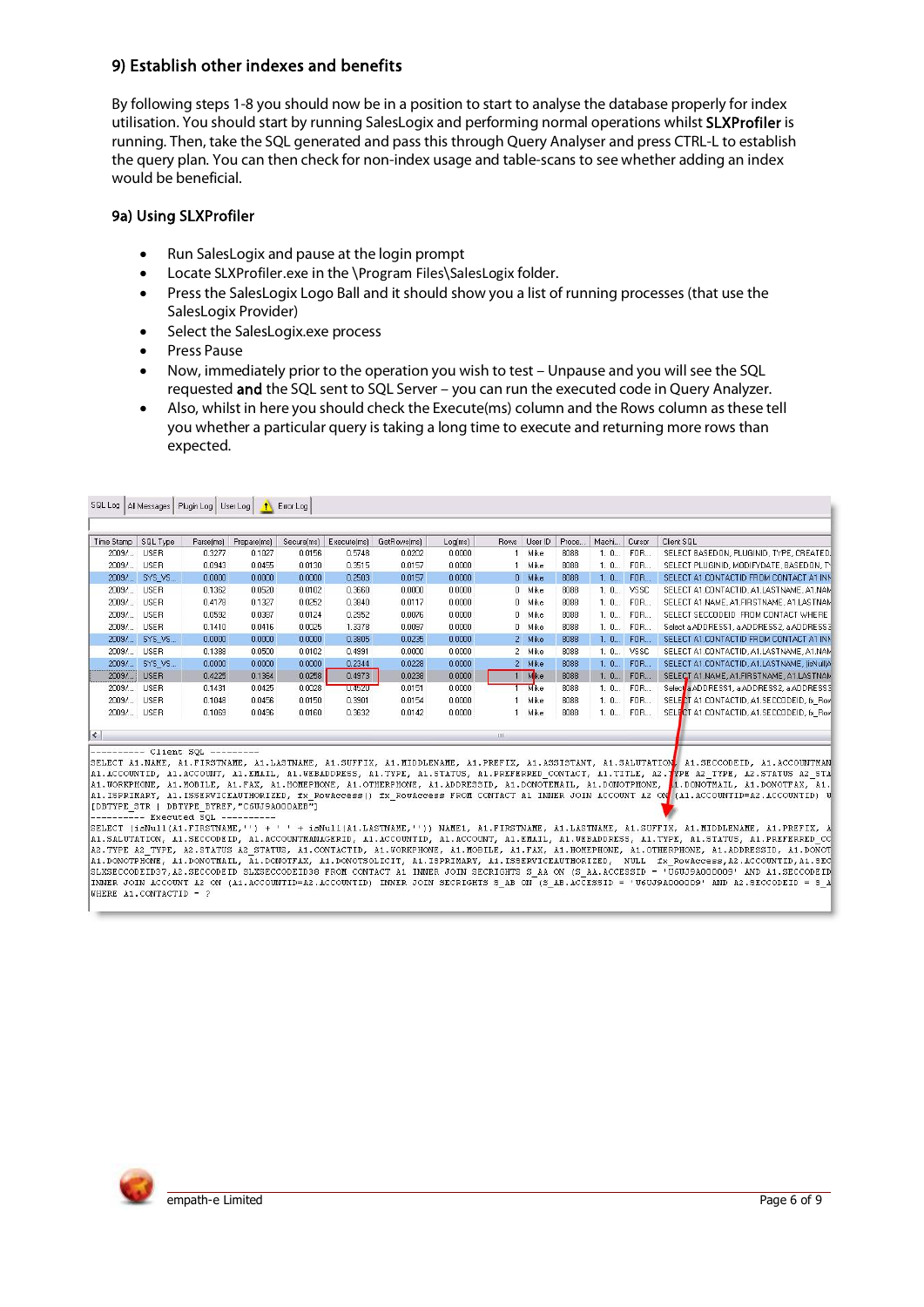#### 9b) Use Query Analyser

Paste the query found from the profiler into Query Analyzer/Studio and press CTRL-L - this executes the query and shows how the SQL Server Optimiser has decided to execute that particular query:



Here, you can see the selection used indexes to locate the data and the SORT operation was the most costly.

By carefully looking at the SQL SalesLogix generates and the use of indexes used it is fully possible to add/remove indexes to ensure that the SQL Query Optimiser returns data in the fastest possible method. In particular, any queries that are not using indexes correctly may show a table-scan being performed – this is a very slow method of data retrieval. However, you should note that table-scans will still be performed on tables with very few rows - as using an index would not assist in terms of speed.

### 9c) Remove indexes not in-use

By default, there are many indexes added to a standard SalesLogix system and we have re-introduced some of them in step 4. You should use Architect to identify indexes (sort by index column) and ascertain whether you can remove indexes that are potentially not in use.

For example, if you are not using the campaign/ticketing systems - you may wish to remove the indexes on the main Account/Contact and Opportunity tables that pertain to them. This has the advantage in that it removes space, ensures that SQL does not have to maintain those indexes and will also speed up any insert operations. Here, you can see the account table indexes - the highlighted items show indexes will be maintained for 2 columns used for the

|   |   | Vis   Idx   GbHD  Field Name |
|---|---|------------------------------|
| ✓ | ✓ | ALTERNATEKEYPREFIX           |
| ✔ | ✓ | SECCODEID                    |
| v | ✓ | ADDRESSID                    |
| v | ✓ | ACCOUNTMANAGERID             |
| ✓ | ✓ | <b>STATUS</b>                |
| v | ✓ | <b>ALTERNATEKEYSUFFIX</b>    |
| v | ✓ | <b>TYPE</b>                  |
| ✓ | ✓ | ACCOUNT                      |
| ✓ | ◡ | MODIFYDATE                   |
| ✓ | ◡ | ACCOUNTID                    |
| v | ✓ | <b>PARENTID</b>              |
| ✓ | v | CREATEDATE                   |
| ✓ |   | INDUSTRY                     |
| v |   | <b>EMPLOYEES</b>             |

Support module. If you are not using this, then these are ideal candidates to be removed. However, if you do start to use Support then you should remember to re-establish these indexes in the future.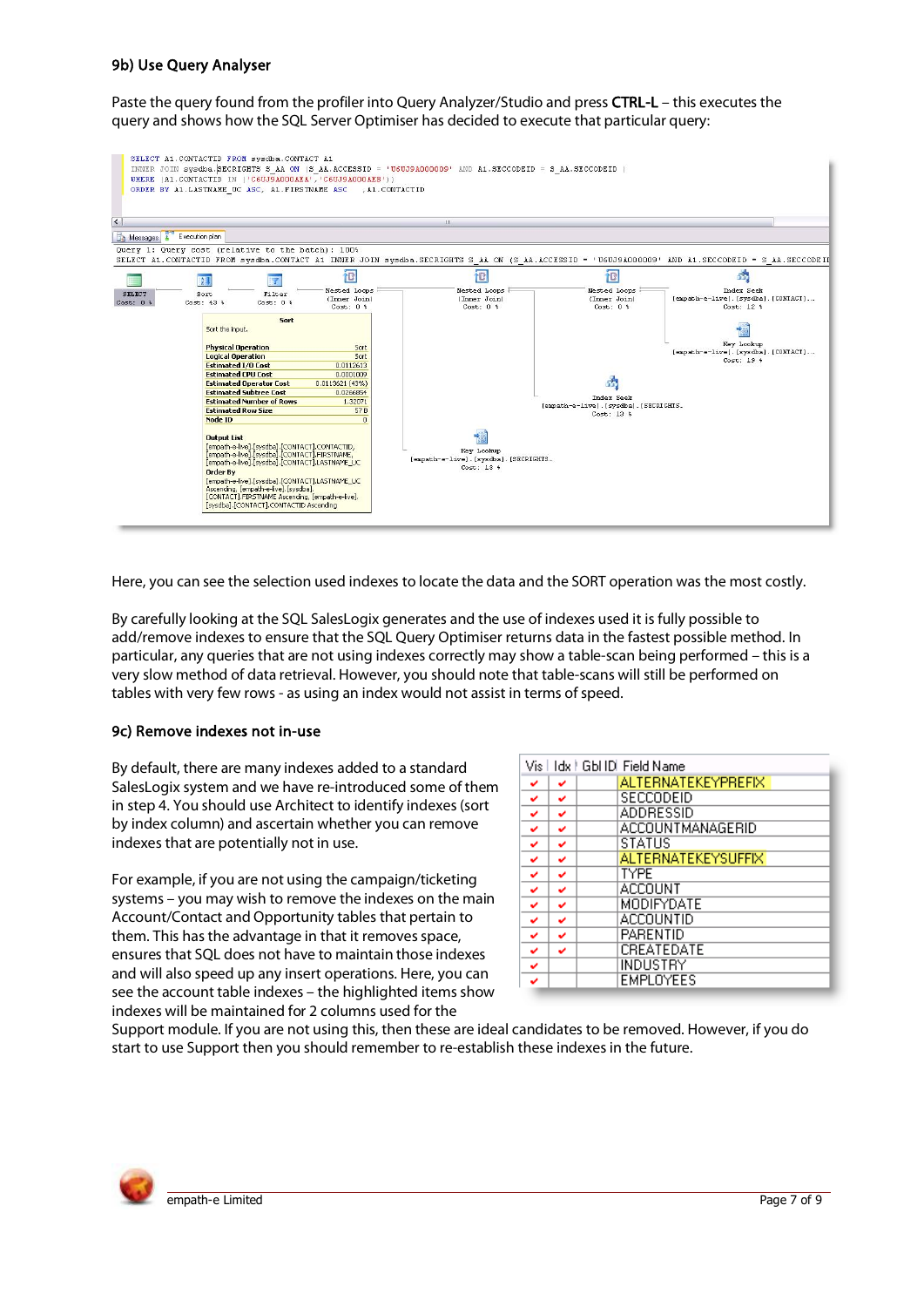# 10) Index Types & Attributes

Whilst the definition of all indexes, their usage and implementation is outside the scope of this bulletin the following should assist when determining types of indexes available and how they are used.

In essence, a table that is not indexed is populated on a LIFO basis - the content is simply appended to the end of the table (for the purists, this is not strictly true obviously!). As data is requested - it is searched for until found. This is known as a table-scan which, as you can imagine, has a performance penalty on caching, disk I/O etc. but is, conversely, the fastest way to write the data - the row is written and that's it.

However, in 90% of the operations in SalesLogix, the data is being read via SQL Server and SalesLogix is normally very specific about what it needs (a WHERE or JOIN is pretty much always present). Therefore, by adding an index, a table-scan is avoided and an index is used to locate only the data requested.

### **SIMPLE INDEX**

| ۰. |
|----|
|----|

**INDEX** 

| <b>ROWID</b> | COL1        |  | <b>ROWID</b>  | COL1       |
|--------------|-------------|--|---------------|------------|
|              | <b>ZZA</b>  |  | 3             | <b>BBA</b> |
|              | <b>BBB</b>  |  | $\mathcal{P}$ | <b>BBB</b> |
| 3            | <b>BBA</b>  |  |               | CCC        |
|              | CCC         |  | 5             | <b>CCE</b> |
| 5            | <b>CCE</b>  |  |               | <b>DDD</b> |
|              | <b>DDD</b>  |  |               | EEEE       |
|              | <b>FFFF</b> |  |               | <b>ZZA</b> |

Here we can see that the data (COL1) is written in a random format. However, the index on COL1 is now representing the sort order of the data (alpha/ascending) as well as maintaining the location of the row.

Whilst RowID is shown in this example, it is not part of the data set.

If we now performed a SELECT \* FROM TAB ORDER BY COL1 the index can be used (internally, it would return 3,2,4,5,6,7,1). In other words, without needing to re-sort the data – it's already in order (via the index). The data is then looked up from here.

Similarly, if we performed SELECT  $*$  FROM TAB ORDER WHERE COL1 =  $'BBB'$  then the index is scanned - rowid 2 is identified and the pointer back to the row in the table is ascertained. Even a query such as WHERE COL1 IN ('ZZA', 'CCC') would still only need to scan the index - it can "jump" to the beginning of the C's, locate the rowid and, as soon as it hits a D, it knows the data has been found (and can "escape" the index search at that point). Where this index would fail is if we did WHERE COL1 LIKE ' %d% ' - as the index cannot work on the double-wildcard. A table-scan is performed in this instance.

The above shows a normal index (non-clustered). A clustered index is different in that the data is physically ordered on the disk in the required index order. Taking the same example above this would be the result:

### **INDEX**

| <b>ROWID</b>   | COL1        | <b>ROWID</b>  | COL1        |
|----------------|-------------|---------------|-------------|
| 3              | <b>BBA</b>  | 3             | <b>BBA</b>  |
| $\overline{2}$ | <b>BBB</b>  | $\mathcal{P}$ | <b>BBB</b>  |
|                | CCC         |               | CCC         |
| 5              | <b>CCE</b>  | 5             | <b>CCE</b>  |
| 6              | <b>DDD</b>  |               | <b>DDD</b>  |
|                | <b>FFFF</b> |               | <b>FFFF</b> |
|                | <b>ZZA</b>  |               | <b>ZZA</b>  |

In this instance, as the data is written ALL rows are re-ordered on the disk to ensure the data is kept in order. The rows are then held together and if we inserted a new row (BBZ for example) then the table is "split" at row 3 and the new row is inserted. As you can imagine, this has a huge impact on write performance and index maintenance. Its main advantage is very fast row retrieval on similar data rows. All clustered indexes in SalesLogix are based upon the ID - as this is unique and does not require the insertion of new rows into the middle

of an existing "page" of rows. Typically, they would be inserted at the end of the table. There are arguments also as to why this is inefficient use of a clustered index but that's beyond the scope of this document!